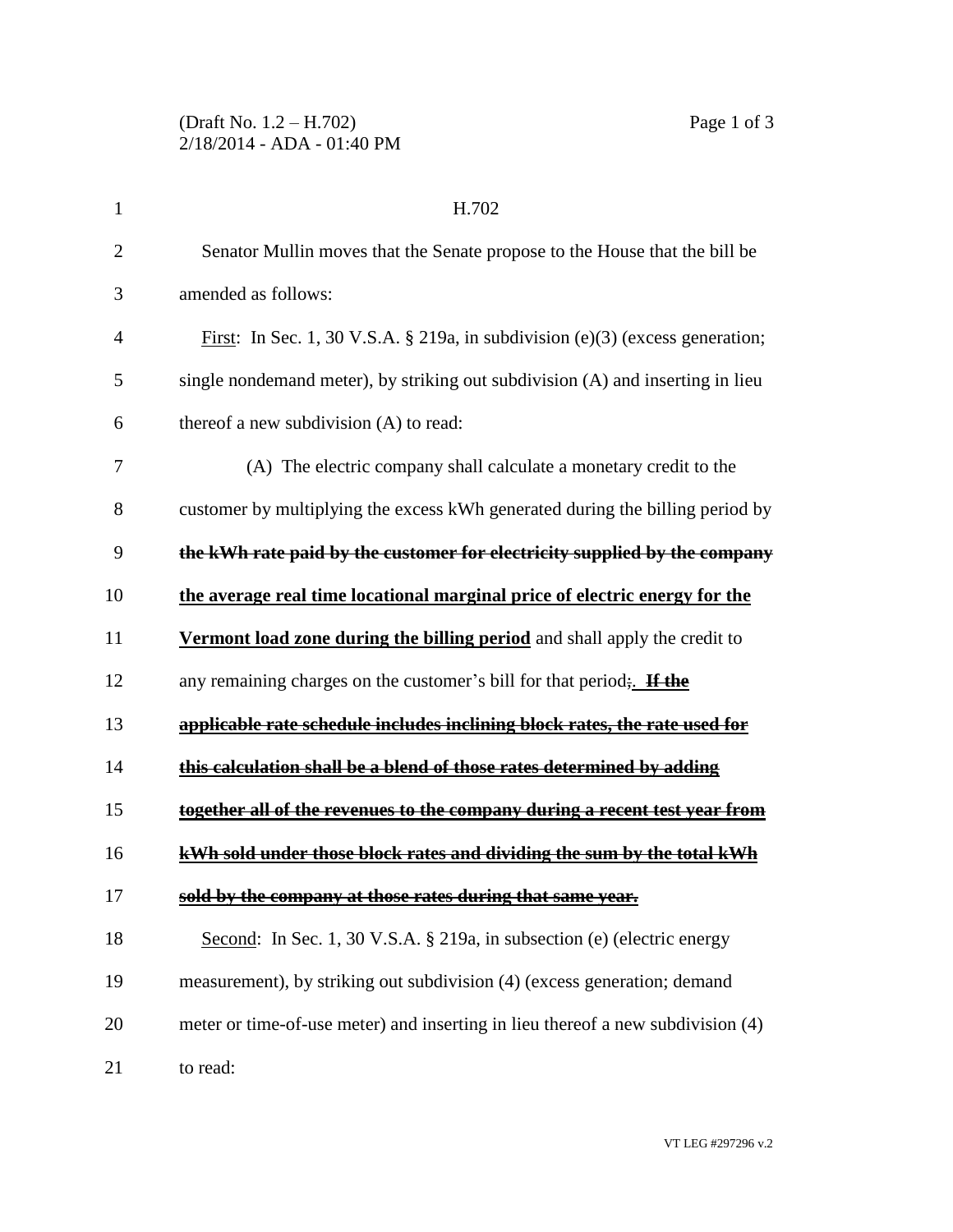## (Draft No. 1.2 – H.702) Page 2 of 3 2/18/2014 - ADA - 01:40 PM

| 1              | (4) For a net metering system serving a customer on a demand or                  |
|----------------|----------------------------------------------------------------------------------|
| $\overline{2}$ | time-of-use rate schedule, the manner of measurement and the application of      |
| 3              | bill credits for the electric energy produced or consumed shall be substantially |
| $\overline{4}$ | similar to that specified in this subsection for use with a single nondemand     |
| 5              | meter. However, if such a net metering system is interconnected directly         |
| 6              | to the electric company through a separate meter whose primary purpose           |
| 7              | is to measure the energy generated by the system:                                |
| 8              | (A) The bill credits shall apply to all kWh generated by the net                 |
| 9              | metering system and shall be calculated as if the customer were charged          |
| 10             | the kWh rate component of the interconnecting company's general                  |
| 11             | residential rate schedule that consists of two rate components: a service        |
| 12             | charge and a kWh rate, excluding time-of-use rates and demand rates.             |
| 13             | (B) If a company's general residential rate schedule includes                    |
| 14             | inclining block rates, the residential rate used for this calculation shall be   |
| 15             | the highest of those block rates a blended rate calculated in the same           |
| 16             | manner as under subdivision (3)(A) of this subsection.                           |
| 17             | Third: In Sec. 1, 30 V.S.A. § 219a, in subdivision $(h)(1)(K)(i)$ (solar         |
| 18             | incentive calcuation), by striking out subdivision (III) (blended rate) and      |
| 19             | inserting in lieu thereof a new subdivision (III) to read:                       |
| 20             | (III) If a company's general residential rate schedule includes                  |
| 21             | inclining block rates, the residential rate shall be the highest of those block  |